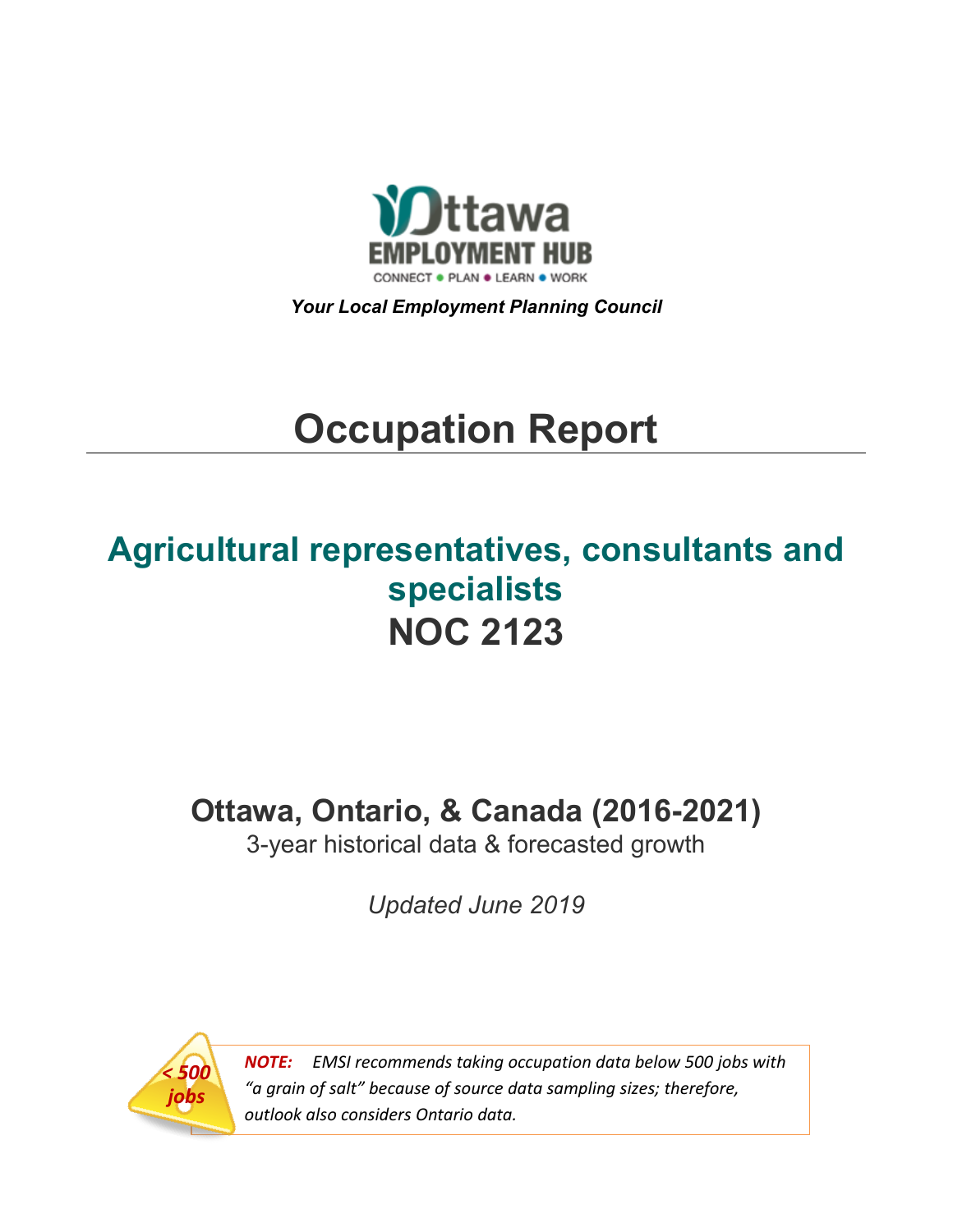

| Agricultural representatives, consultants and specialists | <b>Ottawa Outlook</b>                                                         |
|-----------------------------------------------------------|-------------------------------------------------------------------------------|
| <b>NOC 2123</b>                                           | Limited $\bigstar$ Fair $\bigstar \bigstar$ Good $\bigstar \bigstar \bigstar$ |
|                                                           | Based on past and forecasted growth.                                          |

# **A Local Snapshot**

- Employment in this occupation **decreased in Ottawa from 2016 to 2018** (**5.4%**); it is forecasted to **increase 5.0%** over the next three years.
- **None** were **unemployed in Ottawa in 2016; less than 10** of those in this occupation were **selfemployed**.
- **Median hourly wage** for this occupation was **\$36.14**.
- **45.7%** of the 2018 jobs were in the **Other federal services** industry sector.
- Ottawa has a **lower share of this occupation** than the nation.
- **Provincially**, this occupation showed a decrease from 2016 to 2018 (**17.2%**); it is expected to also decrease over the next three years (**0.9%**).
- *Canada Job Bank* forecasted **fair** employment potential for this occupation in Ottawa from 2018-2020.

# **Overview**

| <b>Ottawa Jobs (2018)</b>          | 139 $($ < 10 self-employed) |                      |         |  |
|------------------------------------|-----------------------------|----------------------|---------|--|
| 2016 Ottawa Unemployment Rate      | $0.0\%$                     | Ontario              | $3.0\%$ |  |
| Location Quotient to Nation (2018) | 0.89                        |                      |         |  |
| Change in Jobs (2016 - 2018)       | $-5.4\%$                    | $(2018 - 2021)$ 5.0% |         |  |

*NOTE: Location quotient (LQ) is a way of quantifying how concentrated a particular occupation is in a region compared to the nation or province. A quotient of 1.00 means Ottawa has the same share of the occupation as the nation/province. A quotient higher than 1.00 means Ottawa has a greater share, and lower than 1.00 means Ottawa's share is lower than the average.*

# **OTTAWA | Percentile Earnings** *(not including self-employed)*



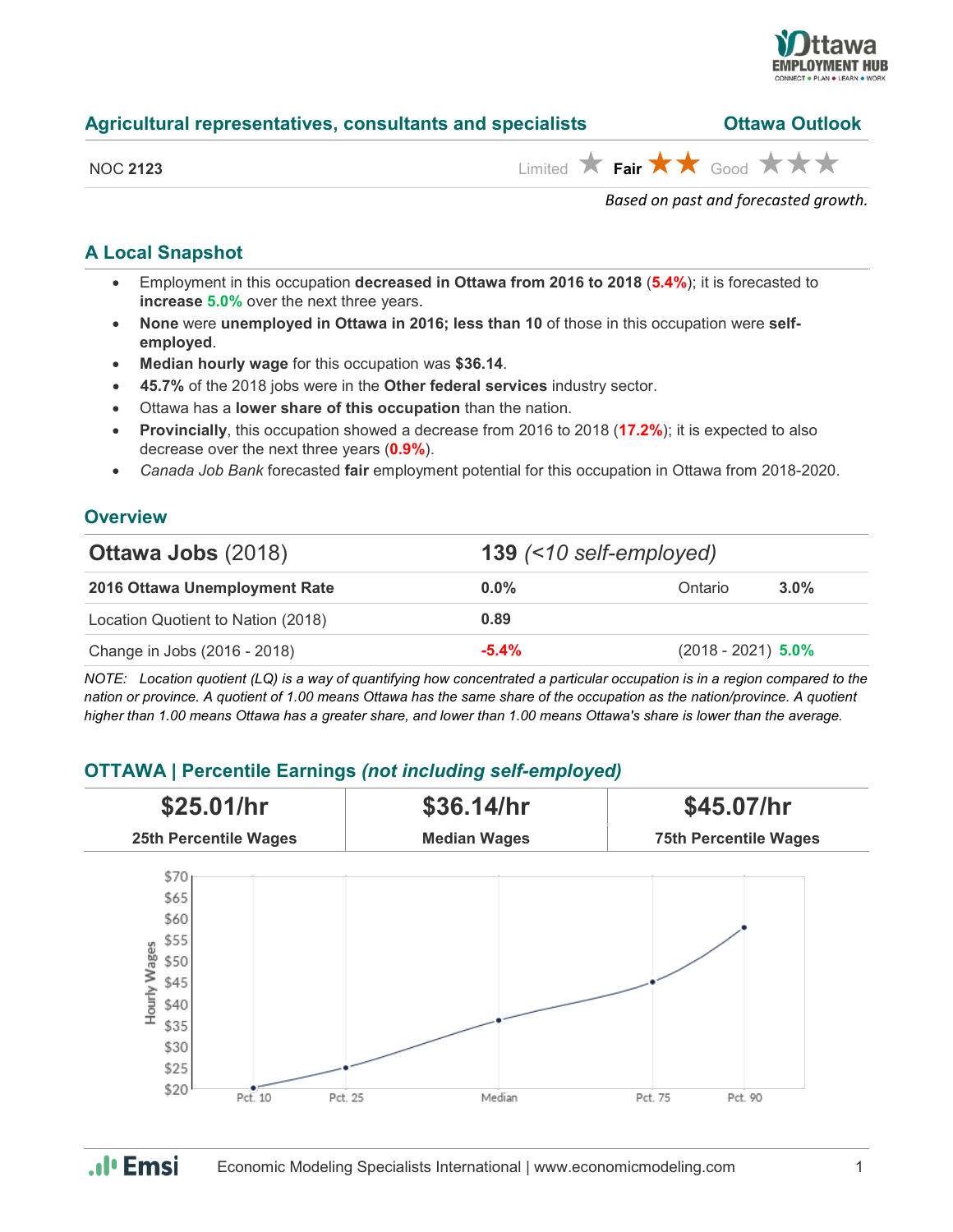

# **Ottawa | Growth**

|                  | 146              |                    |                      |
|------------------|------------------|--------------------|----------------------|
| <b>2016 Jobs</b> | <b>2021 Jobs</b> | Change (2016-2021) | % Change (2016-2021) |

# **Regional Trends**



|           | <b>Region</b> |               | <b>2016 Jobs</b> | 2021 Jobs | Change | % Change |
|-----------|---------------|---------------|------------------|-----------|--------|----------|
| $\bullet$ | Ottawa        |               | 147              | 146       | $-1$   | $-0.7%$  |
| $\bullet$ | Ontario       |               | 844              | 693       | $-151$ | $-17.9%$ |
| $\bullet$ | Canada        |               | 4,390            | 5,247     | 857    | 19.5%    |
|           |               | <b>Ottawa</b> |                  | Ontario   |        | Canada   |
| 2016 Jobs |               | 147           |                  | 844       |        | 4,390    |
| 2017 Jobs |               | 140           |                  | 818       |        | 4,606    |
| 2018 Jobs |               | 139           |                  | 699       |        | 4,841    |
| 2019 Jobs |               | 141           |                  | 696       |        | 4,990    |
| 2020 Jobs |               | 143           |                  | 694       |        | 5,124    |
| 2021 Jobs |               | 146           |                  | 693       |        | 5,247    |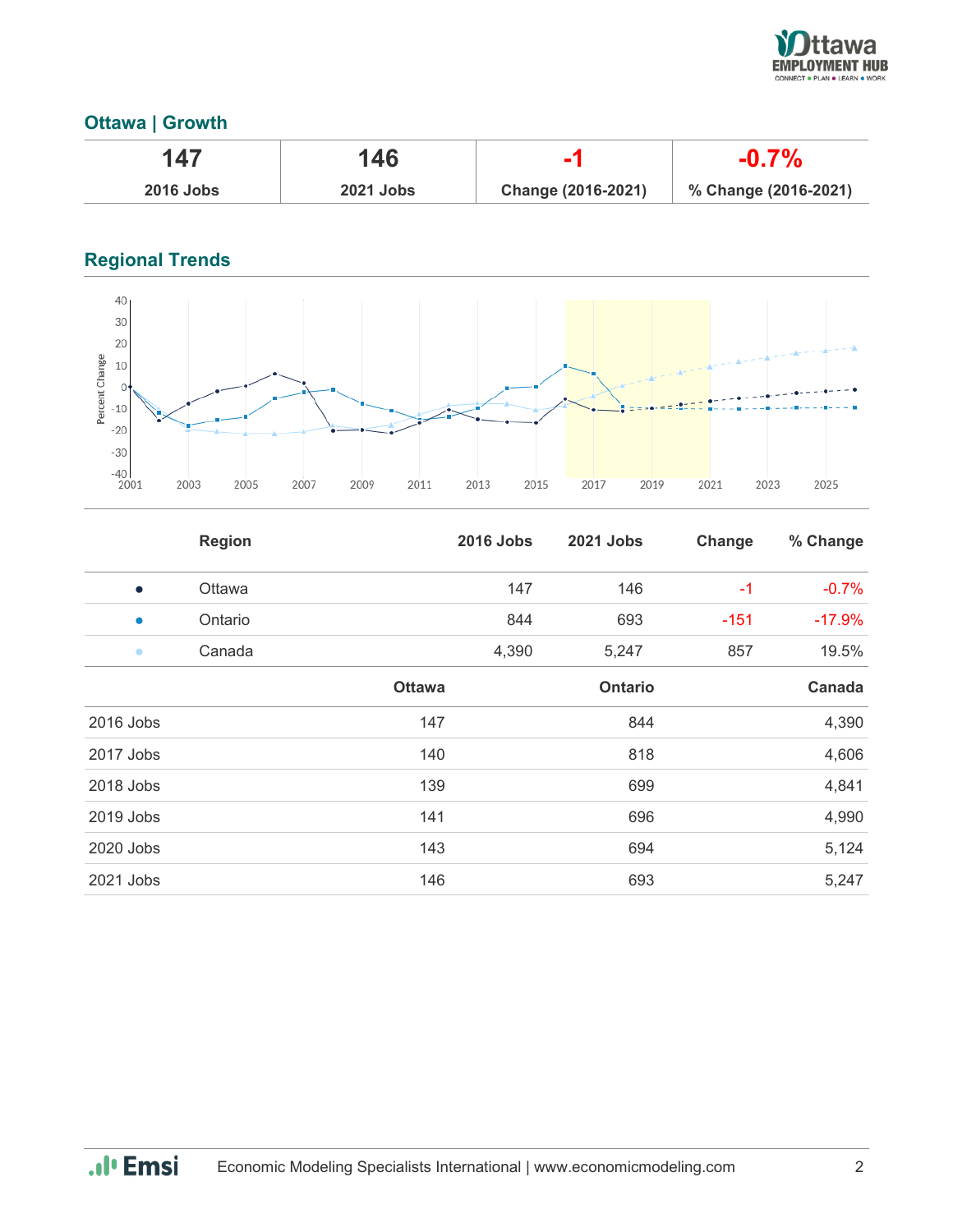

#### **Ottawa | Industries Employing this Occupation**

| <b>Industry</b>                                                      | Occupation<br>Jobs in<br><b>Industry</b><br>(2018) | $%$ of<br>Occupation<br>in Industry<br>(2018) | % of Total<br>Jobs in<br><b>Industry</b><br>(2018) |
|----------------------------------------------------------------------|----------------------------------------------------|-----------------------------------------------|----------------------------------------------------|
| Other federal services (9112-9119)                                   | 63                                                 | 45.7%                                         | 0.1%                                               |
| Management, scientific and technical consulting services             | 22                                                 | 15.8%                                         | 0.3%                                               |
| Business, professional, labour and other membership<br>organizations | 13                                                 | $9.2\%$                                       | $0.2\%$                                            |
| Scientific research and development services                         | 12                                                 | 8.3%                                          | 0.2%                                               |
| Farms                                                                | 10                                                 | 5.4%                                          | $0.6\%$                                            |

*NOTE: Inverse staffing patterns provides a table of percentages that shows how regional occupations are divided up among regional industries. For example, an inverse staffing pattern for registered nurses may show that 70% of RNs are employed by hospitals, 10% by local government (i.e., public schools), 10% by nursing homes, and 10% by offices of physicians.*

#### **Educational programs and completions in Ottawa** *(public institutions only***)**

|                 | 5                                                    | 37                        |  |  |
|-----------------|------------------------------------------------------|---------------------------|--|--|
| Programs (2016) |                                                      | <b>Completions (2016)</b> |  |  |
| <b>CIP Code</b> | Program                                              | <b>Completions (2016)</b> |  |  |
| 01.10           | Food science and technology                          | 27                        |  |  |
| 30.33           | Sustainability studies                               | 9                         |  |  |
| 01.00           | Agriculture, general                                 | $\overline{0}$            |  |  |
| 01.01           | Agricultural business and management<br>$\mathbf{0}$ |                           |  |  |
| 01.03           | Agricultural production operations<br>$\Omega$       |                           |  |  |

*NOTE: EMSI Analyst uses Statistics Canada's PSIS data to compile completions for postsecondary programs offered in Canada, classified by the 2016 CIP codes. 2016 data includes those who graduated in spring 2017.*

#### **Job Postings by Month**



*NOTE: Based on newly published job postings first found between January 01, 2018 and December 31, 2018 AND location is Ottawa Census Sub-division, Vicinity Jobs.*